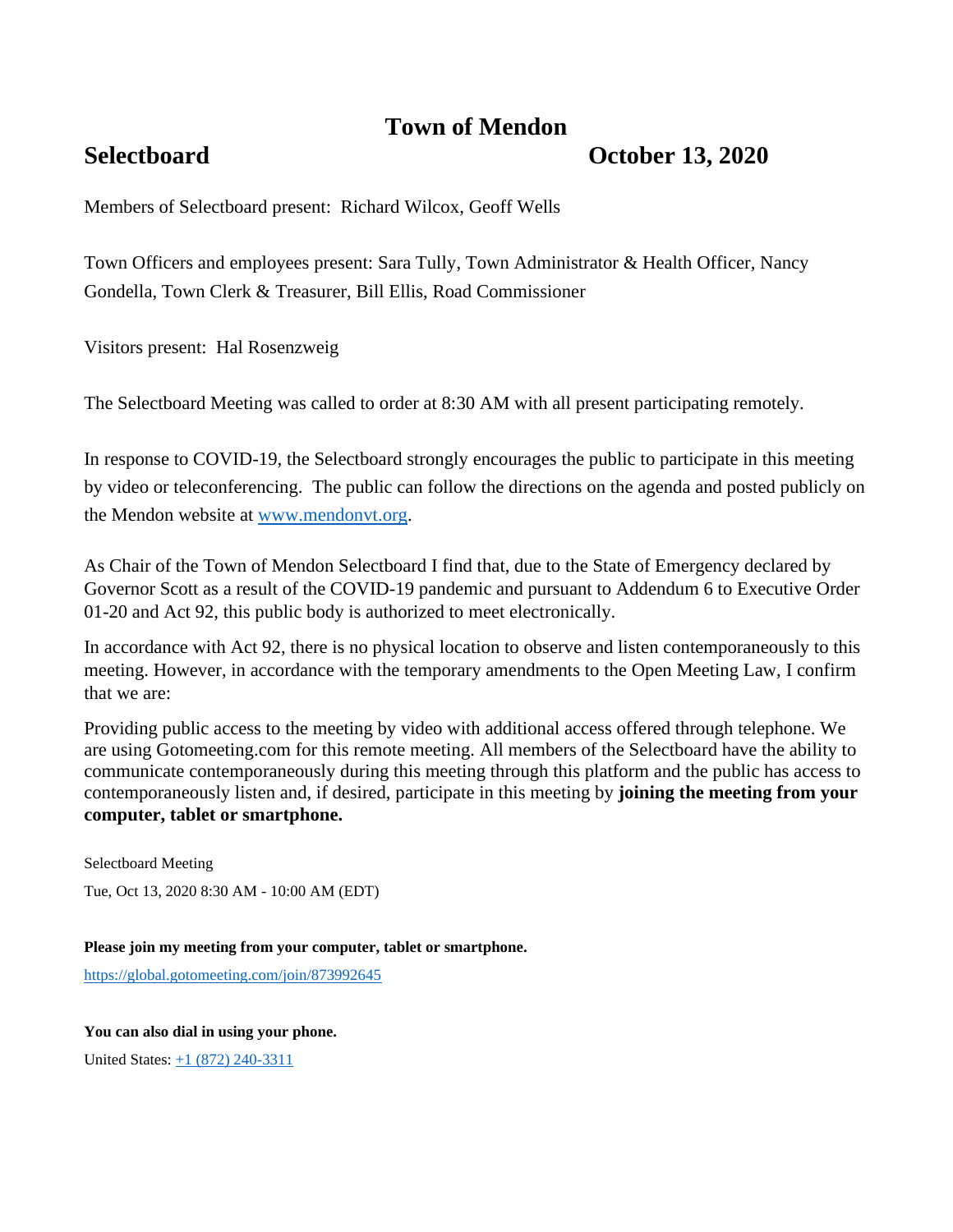**Access Code:** 873-992-645

New to GoToMeeting? Get the app now and be ready when your first meeting starts:

<https://global.gotomeeting.com/install/873992645>

- a) Providing public notice of instructions for accessing the meeting. We previously gave notice to the public of the necessary information for accessing this meeting, including how to access the meeting using telephone and video in our posted meeting agenda. Instructions have also been provided on the town website at: www.mendonvt.org.
- b) Providing a mechanism for the public to alert the public body during the meeting if there are problems with access. If anybody has a problem, please *e-mail mendonclerk@comcast.net* and
- c) Continuing the meeting if necessary. In the event the public is unable to access this meeting, it will be continued to a time and place certain.

Please note that all votes taken during this meeting that are not unanimous will be done by roll call vote, in accordance with the law.

Let's start the meeting by taking a roll call attendance of all members participating in the meeting.

Roll call: Richard Wilcox, Geoff Wells

Agenda: R. Wilcox moved to approve the agenda with the addition of Mendon History Panels. Motion seconded by G. Wells. The Selectboard unanimously approved the motion.

#### Announcement

The Town of Mendon is accepting applications for a Highway Maintenance/Equipment Operator and Building/Grounds Maintenance. This is a full-time position. Information can be found on the town website at [www.mendonvt.org.](http://www.mendonvt.org/) The Town of Mendon is also accepting applications for a part time Highway Maintenance/Equipment Operator seasonal position from November 2020 to March 2021.

There is a vacancy on the Selectboard. Interested parties should submit a letter of interest to Sara Tully, Town Administrator at [mendonadmin@comcast.net](mailto:mendonadmin@comcast.net)

## Administrative Matters

*Selectmen's Orders* were reviewed. Motion by R. Wilcox to approve payroll for the period ending 10/3/2020 in the amount of \$9,315.52. Motion seconded by G. Wells. The Selectboard unanimously approved the motion. Motion by R. Wilcox to approve orders for period ending 10/12/20 for \$58,193.59 and \$120,379.04. Motion seconded by G. Wells. The motion passed unanimously.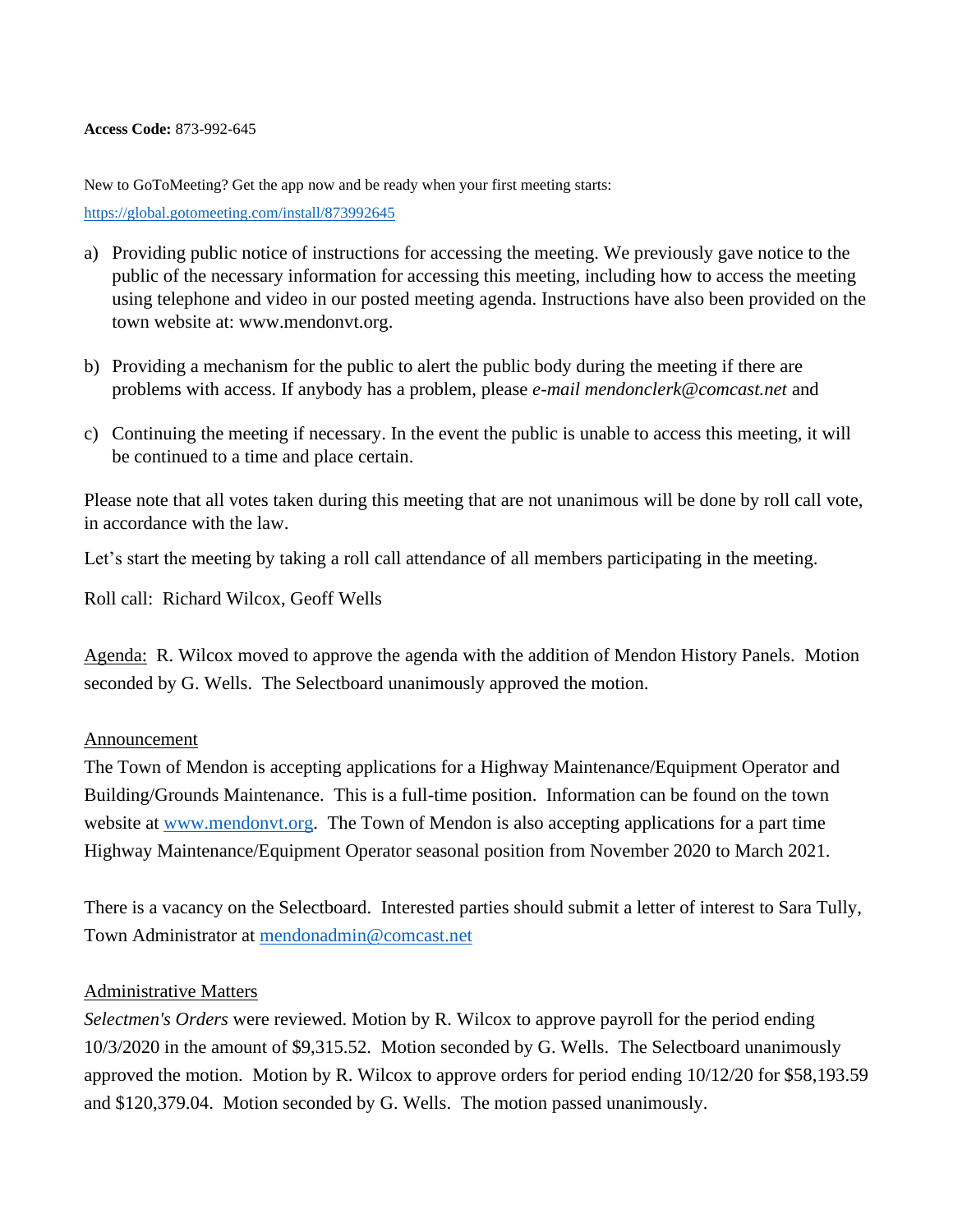Minutes of Previous Meeting: R. Wilcox moved to approve the minutes of 9/28/20 & 10/2/20. Motion seconded by G. Wells. The Selectboard unanimously approved the motion.

#### Business

*Grants in Aid FY21 letter of Intent* S. Tully reported that the request to purchase a blower from the Grant in Aid Equipment Grant was not awarded but rather placed on a waitlist. The Selectboard approved submitting the Grants in Aid letter of Intent for FY 21. The Selectboard will sign the letter and S. Tully will submit before October 30<sup>th</sup>.

## *Animal Control Ordinance/Noise Ordinance* Issue tabled.

*Timeline of budget 21-22* S. Tully discussed the timeline for the budget process in November and December. The Selectboard will request Department Head input for the November 9<sup>th</sup> meeting. S. Tully reported that we received health insurance rates from both MVP and BCBS last week.G. wells recommended waiting to discuss health insurance until the Selectboard meeting after the election.

*Personnel Policy Regarding Acceptance of Gifts* N. Gondella received a \$100 gift card as a thank you from Cots for her assistance with the scanning of land records project. The Personnel Policy and Rules Handbook limits the receipt of gifts to \$25. The Selectboard unanimously approved that N. Gondella is able to keep the gift presented to her by Cots for her assistance with the project.

*Road Crew Opening* The Town of Mendon is accepting applications for a Highway Maintenance/Equipment Operator and Building/Grounds Maintenance. This is a full-time position. Information can be found on the town website at [www.mendonvt.org.](http://www.mendonvt.org/) The Town of Mendon is also accepting applications for a part time Highway Maintenance/Equipment Operator seasonal position from November 2020 to March 2021. S. Tully discussed that she is working with the Department of Labor to find qualified candidates for the positions.

*Tax Sales* N. Merrill presented letters and request to hire Chris Corsones to handle 6 properties to go to tax sale. The Selectboard questioned whether all costs will be included in the opening bid including costs for previous tax sales in which the property did not sell. It was unclear whether these amounts were in fact rolled forward along with whether the town expended funds to pay the attorney to conduct the tax sale previously. N. Gondella will clarify the procedure with the Vermont League of Cities and Towns and confirm what was paid to the attorney for previous tax sales that had no bids.